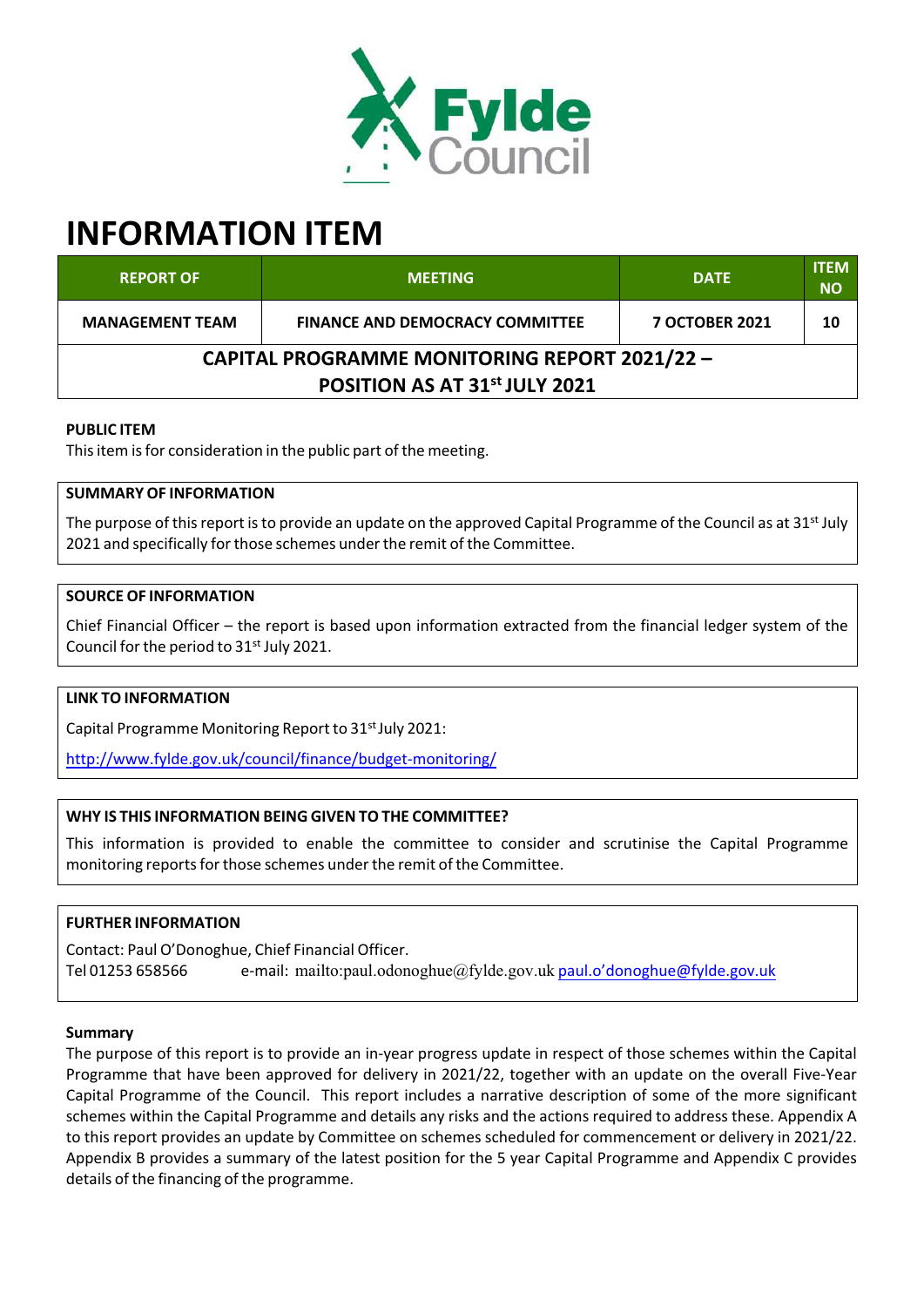## **1. Background**

The Council approved the Capital Programme on 4<sup>th</sup> March 2021. That update showed a balanced capital programme position from 2020/21 onwards. This report includes year to date expenditure and sets out the latest phasing of the programme and any additions or changes since the capital programme was presented to Council in March 2021. The Programme has also been rolled forward to include the year 2025/26.

#### **2. Notes on Specific Schemes**

There are a number of schemes for which further information is provided below:

## **(i) St Annes Sea Wall**

St Annes Seawall is 660m long and was constructed in 1935. It reduces the risk of coastal erosion and flooding to over 400 properties. The seawall surrounds The Island, which is one of three strategic headlands which are critical to maintaining healthy beaches, dunes and reducing the risk of coastal erosion along Fylde Council'sfrontage. St Annes Seawall is at the end of its design life and is in poor condition; it is cracking and crumbling and is subject to ongoing repairs and maintenance. Voids have previously been identified resulting in settlement of the promenade. The crest level is low and overtopping during storms results in damage to the promenade and flooding of the car park, swimming pool and fitness centre plant room, and flooding up to the thresholds of the cinema, casino, amusement, and restaurant complex.

In 2020 the council were awarded £300k Pipeline acceleration funding to develop the St Annes Seawall Outline Business Case. Following this a bid has now been submitted to the Environment Agency formally for their appraisal and consideration and if EA funding is approved the planning phase will commence consisting of technical surveys including topographical, geotechnical, detailed design, ecological and bird surveys and an environmental impact assessment. It will include securing all the necessary licenses, consents and approvals including: Marine License, Planning Permission and Environment Agency Flood Risk Activity Permit (FRAP) licence. The scheme will be in the sum of £11.8m funded by Environment Agency grant of £9.5m and the council's contribution of £2.3m towards the total project cost which was approved at Council on the 5<sup>th</sup> July 2021.

# **(ii) Fairhaven Lake and Gardens Heritage Lottery Scheme**

In December 2018, the council was notified that it had been successful in securing the second round capital grant from the Heritage Lottery Fund in the sum of £1.4m for the restoration of Fairhaven Lake & Gardens, with further match funding provided by Fylde Council and other external financial contributions. Works have progressed throughout 2020/21 albeit at a reduced pace as a result of the pandemic and the Adventure Golf is now complete and open to the public and the restoration works are due to be completed during the summer of 2021.

Until the scheme is fully delivered there remains the possibility of additional contract costs beyond those in the approved budget.

#### **(iii) St Annes Regeneration Schemes**

The next section of works has been agreed along St. Annes Road West between The Pier and The Square (known as the Square‐Pier Link). A scheme designed to the available budget was presented and approved by Planning Committee, but the Regeneration Manager was asked to look at extending the scheme, potentially widening pavements to provide an enhanced pedestrian ambience and increased paving space capacity to absorb high levels of footfall that is encountered at peak times. As matters stand, the potential for achieving these enhancements to the scheme is being discussed with Lancashire County Council as any further amendments would have to be agreed, since there would be changes to the highway configuration. It is now proposed to pursue the scheme as part of a wider programme of works in the town centre following the preparation of a masterplan. The appointment of consultants to complete this work is currently in the tender process.

#### **(iv) Lytham Regeneration Schemes**

In respect of the large capital scheme for Lytham town centre, a number of suggestions have been made by the Lytham Business Group and other parties, some of which require careful consideration along with agencies such as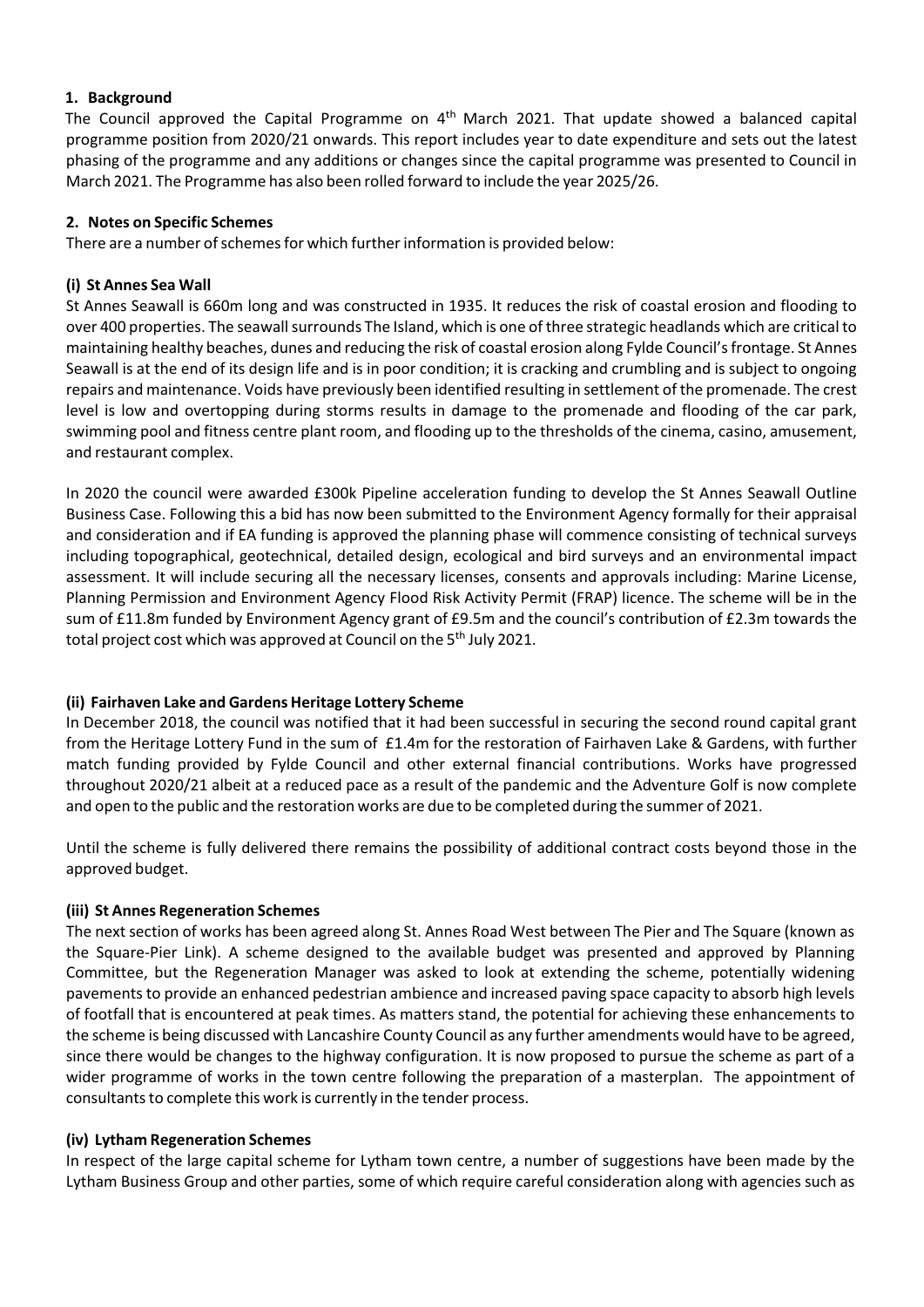Lancashire County Council. Options are being considered involving local members and a draft plan is being drawn together. This will have a phased programme of worksto be considered in due course by the Planning Committee. It is envisaged that the first phase of work, the improvements to lighting on East, Central and West Beaches will be completed during the current financial year in line with the scheme agreed by Planning Committee in March 2021. The proposed improvements to Clifton Street are now timetabled for Q2 2022/23 in line with the Corporate Plan. Plans have been prepared and will be presented to the Town Centre Working Group at the earliest opportunity. This will enable detailed schemes to be prepared and consulted upon.

# **(v) Better Care Fund (Formerly Disabled Facilities Grants)**

Asthe local housing authority, the Council has a statutory duty to provide disabled adaptations within the Borough. In order to fund these works the Council receives grant support which previously was provided by the Department for Communities and Local Government (DCLG). From 2015/16 the Government established the 'Better Care Fund', and under these new arrangements the funding for Disabled Facilities Grants transferred to the Department of Health, with funding being distributed to all Councils via the upper-tier authority for that area. As such, in Lancashire the fund is administered by Lancashire County Council. Each upper-tier authority then allocates the funding to their respective housing authorities (i.e. district councils within their area) to enable them to continue to meet this statutory responsibility.

The level of government funding has increased significantly under the 'Better Care Fund' arrangements and the budget for 2021/22 of £1.236m provides for the delivery of disabled adaptations to similar levels as 2020/21. It is anticipated that for 2021/22 all identified need for disabled adaptations can be met from the existing resource.

# **(vi) Town Centre Regeneration Kirkham**

Following the Government's Future High Street funding initiative (FHSF), the Planning Committee resolved, in the autumn of 2019, to choose Kirkham Town Centre as its choice to pursue any bids for funding under the scheme. The first opportunity, being part of the broader FHSF, named the High Street Heritage Action Zone initiative (HS HAZ) was launched. This was a competitive process and seeks to enhance the historic environment of high streets that have conservation area status. Following the expansion of the funding for the scheme, due to unprecedented bids from a national perspective, the Kirkham bid proved to be successful, following a recommendation to Government from Historic England (HE). HE is the body responsible for administering the scheme. The grant award is £1.8m and will be match funded from a number of sources including Fylde Council, Kirkham Town Council and Section 106 payments for public realm improvements attributed to residential planning permissions. The scheme will run over 4 years, commencing in April 2020, and includes a wide range of projects.

In line with many other authorities, due to COVID 19, the implementation of the scheme has been delayed and a revised project plan, which sets out the projects to be delivered and the associated funding, has been agreed with Historic England.

A further bid for £9.1m was also submitted under the main body of the Future High Street Fund during 2020 and proposed to deliver a number of schemes across the whole of the town centre including the re‐purposing of buildings, traffic management measures, building reuse and enhancement and public realm projects. This was once again a competitive process. The bid was well founded, and the economic case was very strong. In April 2021 an award of £6.29m for the Kirkham scheme was announced from the Ministry of Housing, Communities and Local Government (MHCLG) which was approved at Council on the 5<sup>th</sup> July 2021.

# **(vii) M55 Link Road (Inc. S106 moniesfor design work)**

The accelerated delivery of the £27m M55 Heyhouses Link Road is subject to a funding package made up from a number of sources. This funding is now in place and work has started on site with the earthworks being the first phase. The road will then be constructed by Lancashire County Council's in-house team and is due for completion in early 2024.